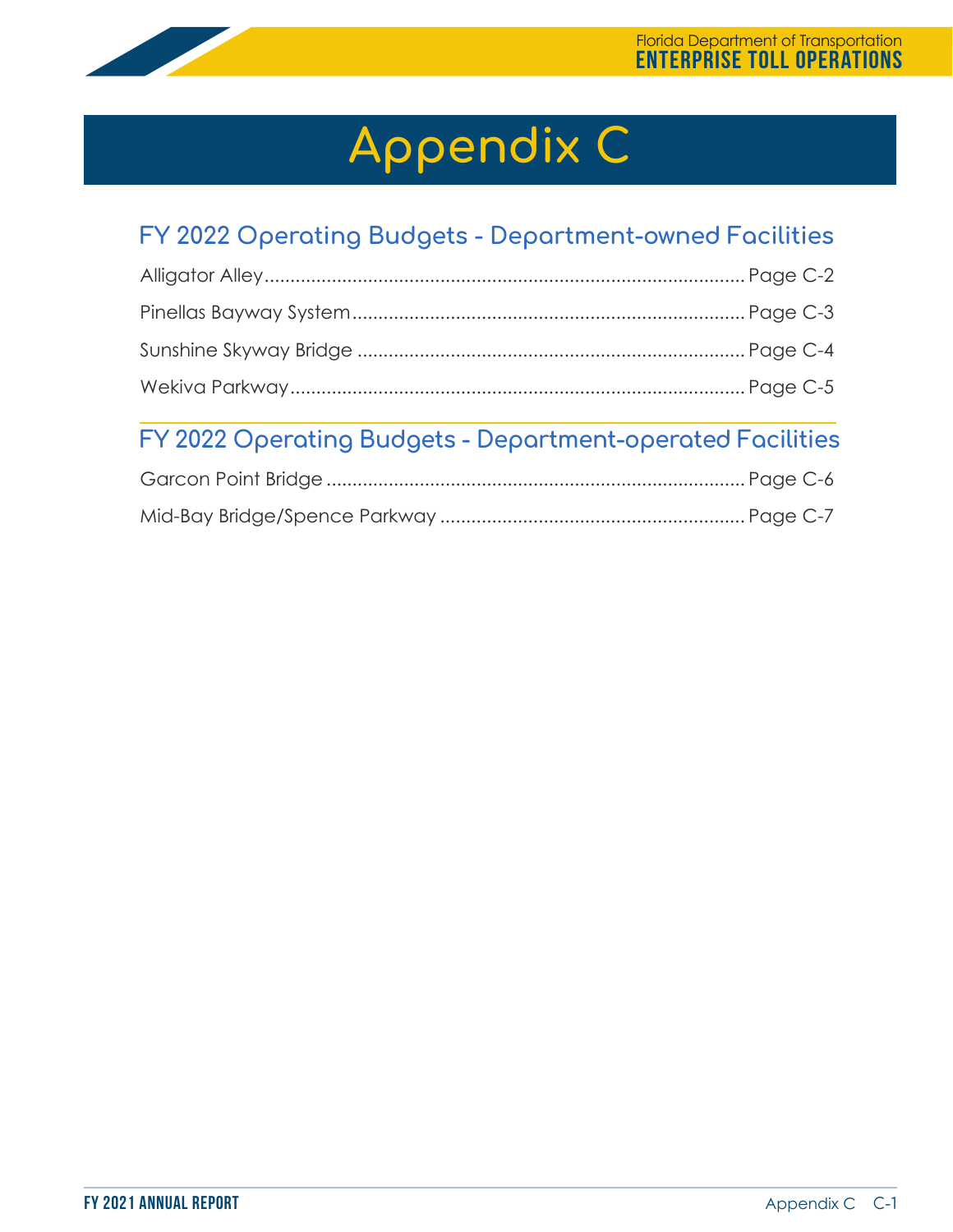

## Alligator Alley FY 2022 Operating Budget

| <b>DESCRIPTION</b>                                                                                                                                                                                                                                                                                                                                                                      | <b>TOLL PLAZA</b><br><b>OPERATIONS</b>                                                                 | <b>WORK PROGRAM</b><br><b>OPERATING PROJECTS</b> | <b>TOTAL</b><br><b>OPERATING BUDGET</b>                                                                                       |
|-----------------------------------------------------------------------------------------------------------------------------------------------------------------------------------------------------------------------------------------------------------------------------------------------------------------------------------------------------------------------------------------|--------------------------------------------------------------------------------------------------------|--------------------------------------------------|-------------------------------------------------------------------------------------------------------------------------------|
| <b>AUDIT AND FINANCIAL SERVICES</b>                                                                                                                                                                                                                                                                                                                                                     |                                                                                                        |                                                  |                                                                                                                               |
| Salaries<br><b>Other Personal Services</b><br>Other<br><b>Consultant Fees</b><br><b>Contracted Services</b>                                                                                                                                                                                                                                                                             | \$88,224<br>673<br>577<br>32,812<br>57                                                                 | \$0                                              | \$88,224<br>673<br>577<br>32,812<br>57                                                                                        |
| Data Warehouse                                                                                                                                                                                                                                                                                                                                                                          |                                                                                                        | 4,044                                            | 4,044                                                                                                                         |
| <b>TOTAL AUDIT AND FINANCIAL SERVICES</b><br><b>TOLL EQUIPMENT MAINTENANCE</b>                                                                                                                                                                                                                                                                                                          | \$122,343                                                                                              | \$4,044                                          | \$126,387                                                                                                                     |
| Salaries<br>Communications & Telephone<br>Travel<br>Utilities<br>Supplies<br>Other<br><b>Contracted Services</b><br>Equipment Maintenance and Repair                                                                                                                                                                                                                                    | \$33,000<br>1,516<br>233<br>2,005<br>583<br>1,399<br>1,049                                             | \$0<br>248,181                                   | \$33,000<br>1,516<br>233<br>2,005<br>583<br>1,399<br>1,049<br>248,181                                                         |
| <b>TOTAL TOLL EQUIPMENT MAINTENANCE</b>                                                                                                                                                                                                                                                                                                                                                 | \$39,785                                                                                               | \$248,181                                        | \$287,966                                                                                                                     |
| <b>DATA CENTER OPERATIONS</b><br>Salaries<br>Communications & Telephone<br>Travel<br>Utilities<br>Supplies<br>Other<br>Human Resource Development<br><b>Contracted Services</b><br>Application/Support/Security                                                                                                                                                                         | \$8,898<br>5,371<br>81<br>688<br>1,618<br>283<br>121<br>324                                            | \$0<br>123,960                                   | \$8,898<br>5,371<br>81<br>688<br>1,618<br>283<br>121<br>324<br>123,960                                                        |
| <b>TOTAL DATA CENTER OPERATIONS</b>                                                                                                                                                                                                                                                                                                                                                     | \$17,384                                                                                               | \$123,960                                        | \$141,344                                                                                                                     |
| <b>SUNPASS<sup>®</sup> OPERATIONS</b><br>Salaries<br>Communications & Telephone<br>Travel<br>Utilities<br>Supplies<br>Human Resource Development<br>Web Toll Program<br>Expense-Other<br><b>Payment Card Fees</b><br><b>Bank Service Fees</b><br><b>Contracted Services</b><br>Toll Operating Contracts (SunPass® Operations)<br>Transponders (Net)<br><b>TOTAL SUNPASS® OPERATIONS</b> | \$12,169<br>35<br>71<br>882<br>212<br>35<br>10,935<br>2,528<br>676,900<br>40,477<br>8,207<br>\$752,451 | \$0<br>241,905<br>37,371<br>\$279,276            | \$12,169<br>35<br>71<br>882<br>212<br>35<br>10,935<br>2,528<br>676,900<br>40,477<br>8,207<br>241,905<br>37,371<br>\$1,031,727 |
| <b>TOLL COLLECTION</b>                                                                                                                                                                                                                                                                                                                                                                  |                                                                                                        |                                                  |                                                                                                                               |
| Salaries<br>Communications & Telephone<br>Utilities<br>Supplies<br>Insurance<br>Travel<br>Other<br><b>Bank Service Fees</b><br><b>Contracted Services</b><br>Florida Highway Patrol<br><b>Toll Plaza Operating Contracts</b><br><b>Toll Equipment Testing</b>                                                                                                                           | \$250,000<br>10,000<br>13,000<br>10,000<br>139,673<br>200<br>8,000<br>110,500<br>750<br>1,480,000      | \$0<br>2,035,266<br>9,793                        | \$250,000<br>10,000<br>13,000<br>10,000<br>139,673<br>200<br>8,000<br>110,500<br>750<br>1,480,000<br>2,035,266<br>9,793       |
| <b>TOTAL TOLL COLLECTION</b>                                                                                                                                                                                                                                                                                                                                                            | \$2,022,123                                                                                            | \$2,045,059                                      | \$4,067,182                                                                                                                   |
| <b>DIRECT COSTS</b>                                                                                                                                                                                                                                                                                                                                                                     | \$2,954,086                                                                                            | \$2,700,520                                      | \$5,654,606                                                                                                                   |
| <b>INDIRECT COSTS</b><br><b>OPERATING BUDGET TOTAL</b>                                                                                                                                                                                                                                                                                                                                  | 107,529<br>\$3,061,615                                                                                 | 134,489<br>\$2,835,009                           | 242,018<br>\$5,896,624                                                                                                        |
| <b>ADMIN FEE REVENUE</b>                                                                                                                                                                                                                                                                                                                                                                | ( \$84, 950)                                                                                           | \$0                                              | $($ \$84,950)                                                                                                                 |
| <b>STATEMENT FEES</b>                                                                                                                                                                                                                                                                                                                                                                   | (15, 772)                                                                                              |                                                  | (15, 772)                                                                                                                     |
| UTC FINES                                                                                                                                                                                                                                                                                                                                                                               | (9)                                                                                                    |                                                  | (9)                                                                                                                           |
| NON-PARTICIPATING EXTERNAL AGENCY SHARED REVENUE                                                                                                                                                                                                                                                                                                                                        | (23, 951)                                                                                              |                                                  | (23, 951)                                                                                                                     |
| <b>REVENUE TOTAL</b>                                                                                                                                                                                                                                                                                                                                                                    | (\$124,682)                                                                                            | \$0                                              | (5124,682)                                                                                                                    |
| <b>GRAND TOTAL</b>                                                                                                                                                                                                                                                                                                                                                                      | \$2,936,933                                                                                            | \$2,835,009                                      | \$5,771,942                                                                                                                   |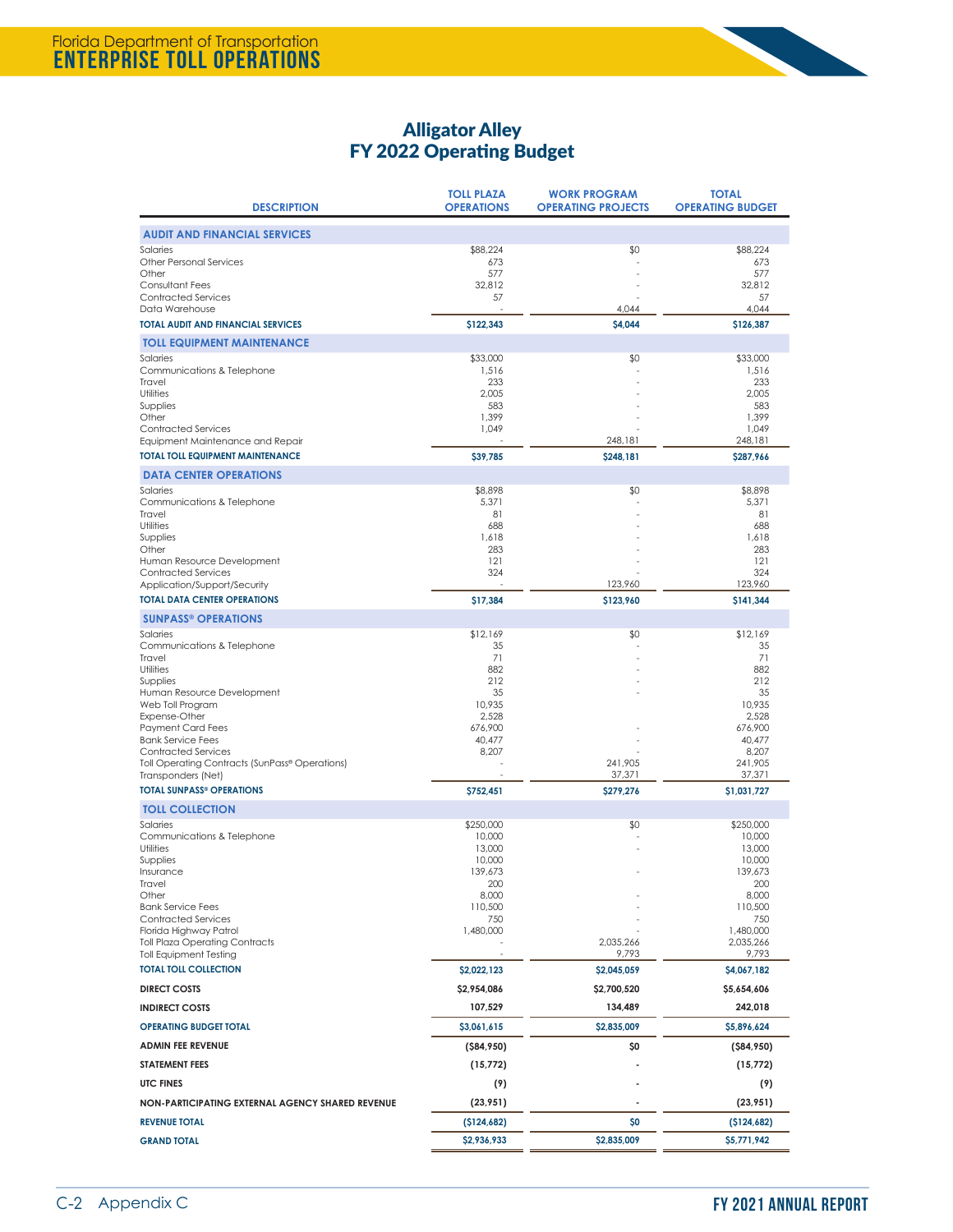#### Pinellas Bayway System FY 2022 Operating Budget

| <b>DESCRIPTION</b>                                                                                                                                                                                                                                                                                                               | <b>TOLL PLAZA</b><br><b>OPERATIONS</b>                                                      | <b>WORK PROGRAM</b><br><b>OPERATING PROJECTS</b> | <b>TOTAL</b><br><b>OPERATING BUDGET</b>                                                                         |
|----------------------------------------------------------------------------------------------------------------------------------------------------------------------------------------------------------------------------------------------------------------------------------------------------------------------------------|---------------------------------------------------------------------------------------------|--------------------------------------------------|-----------------------------------------------------------------------------------------------------------------|
| <b>AUDIT AND FINANCIAL SERVICES</b>                                                                                                                                                                                                                                                                                              |                                                                                             |                                                  |                                                                                                                 |
| Salaries<br><b>Other Personal Services</b><br>Other<br><b>Consultant Fees</b><br><b>Contracted Services</b>                                                                                                                                                                                                                      | \$49,261<br>690<br>296<br>30,465<br>58                                                      | \$0                                              | \$49,261<br>690<br>296<br>30.465<br>58                                                                          |
| Data Warehouse<br><b>TOTAL AUDIT AND FINANCIAL SERVICES</b>                                                                                                                                                                                                                                                                      | \$80,770                                                                                    | 4,144<br>\$4,144                                 | 4,144<br>\$84,914                                                                                               |
| <b>TOLL EQUIPMENT MAINTENANCE</b>                                                                                                                                                                                                                                                                                                |                                                                                             |                                                  |                                                                                                                 |
| Salaries<br>Communications & Telephone<br>Travel<br>Utilities<br>Supplies<br>Other<br><b>Contracted Services</b><br>Equipment Maintenance and Repair                                                                                                                                                                             | \$27,000<br>1,347<br>207<br>1,782<br>518<br>1,244<br>933                                    | \$0<br>220,606                                   | \$27,000<br>1,347<br>207<br>1,782<br>518<br>1,244<br>933<br>220,606                                             |
| <b>TOTAL TOLL EQUIPMENT MAINTENANCE</b>                                                                                                                                                                                                                                                                                          | \$33,031                                                                                    | \$220,606                                        | \$253,637                                                                                                       |
| <b>DATA CENTER OPERATIONS</b><br>Salaries<br>Communications & Telephone<br>Travel<br>Utilities<br>Supplies<br>Other<br>Human Resource Development<br><b>Contracted Services</b><br>Application/Support/Security                                                                                                                  | \$9,117<br>5,503<br>83<br>704<br>1,658<br>290<br>124<br>332                                 | \$0<br>127,016                                   | \$9,117<br>5,503<br>83<br>704<br>1,658<br>290<br>124<br>332<br>127,016                                          |
| <b>TOTAL DATA CENTER OPERATIONS</b>                                                                                                                                                                                                                                                                                              | \$17,811                                                                                    | \$127,016                                        | \$144,827                                                                                                       |
| <b>SUNPASS® OPERATIONS</b><br>Salaries<br>Communications & Telephone<br>Travel<br>Utilities<br>Supplies<br>Other<br>Human Resource Development<br>Web Toll Program<br><b>Payment Card Fees</b><br><b>Bank Service Fees</b><br><b>Contracted Services</b><br>Toll Operating Contracts (SunPass® Operations)<br>Transponders (Net) | \$13,372<br>39<br>78<br>969<br>233<br>2,779<br>39<br>12,016<br>89,830<br>5,393<br>4,587     | \$0<br>510,843<br>41,066                         | \$13,372<br>39<br>78<br>969<br>233<br>2,779<br>39<br>12,016<br>89,830<br>5,393<br>4,587<br>510,843<br>41,066    |
| <b>TOTAL SUNPASS® OPERATIONS</b>                                                                                                                                                                                                                                                                                                 | \$129,335                                                                                   | \$551,909                                        | \$681,244                                                                                                       |
| <b>TOLL COLLECTION</b><br>Salaries<br><b>Bank Service Fees</b><br>Communications & Telephone<br>Travel<br>Utilities<br>Supplies<br>Insurance<br>Other<br><b>Contracted Services</b><br><b>FHP</b><br><b>Toll Plaza Operating Contracts</b><br><b>Toll Equipment Testing</b>                                                      | \$90,000<br>65,000<br>4,000<br>200<br>7,500<br>5,200<br>155,797<br>12,000<br>1,500<br>1,500 | \$0<br>957,745<br>8,705                          | \$90,000<br>65,000<br>4,000<br>200<br>7,500<br>5,200<br>155,797<br>12,000<br>1,500<br>1,500<br>957,745<br>8,705 |
| <b>TOTAL TOLL COLLECTION</b>                                                                                                                                                                                                                                                                                                     | \$342,697                                                                                   | \$966,450                                        | \$1,309,147                                                                                                     |
| <b>DIRECT COSTS</b>                                                                                                                                                                                                                                                                                                              | \$603,644                                                                                   | \$1,870,125                                      | \$2,473,769                                                                                                     |
| <b>INDIRECT COSTS</b>                                                                                                                                                                                                                                                                                                            | 21,973                                                                                      | 92,368                                           | 114,341                                                                                                         |
| <b>OPERATING BUDGET TOTAL</b>                                                                                                                                                                                                                                                                                                    | \$625,617                                                                                   | \$1,962,493                                      | \$2,588,110                                                                                                     |
| <b>ADMIN FEE REVENUE</b>                                                                                                                                                                                                                                                                                                         | (5144, 999)                                                                                 | \$0                                              | (5144, 999)                                                                                                     |
| <b>STATEMENT FEES</b>                                                                                                                                                                                                                                                                                                            | (17, 331)                                                                                   |                                                  | (17, 331)                                                                                                       |
| UTC FINES                                                                                                                                                                                                                                                                                                                        | (15)                                                                                        |                                                  | (15)                                                                                                            |
| NON-PARTICIPATING EXTERNAL AGENCY SHARED REVENUE                                                                                                                                                                                                                                                                                 | (26, 318)                                                                                   |                                                  | (26, 318)                                                                                                       |
| <b>REVENUE TOTAL</b><br><b>GRAND TOTAL</b>                                                                                                                                                                                                                                                                                       | (\$188,663)<br>\$436,954                                                                    | \$0<br>\$1,962,493                               | (\$188,663)<br>\$2,399,447                                                                                      |
|                                                                                                                                                                                                                                                                                                                                  |                                                                                             |                                                  |                                                                                                                 |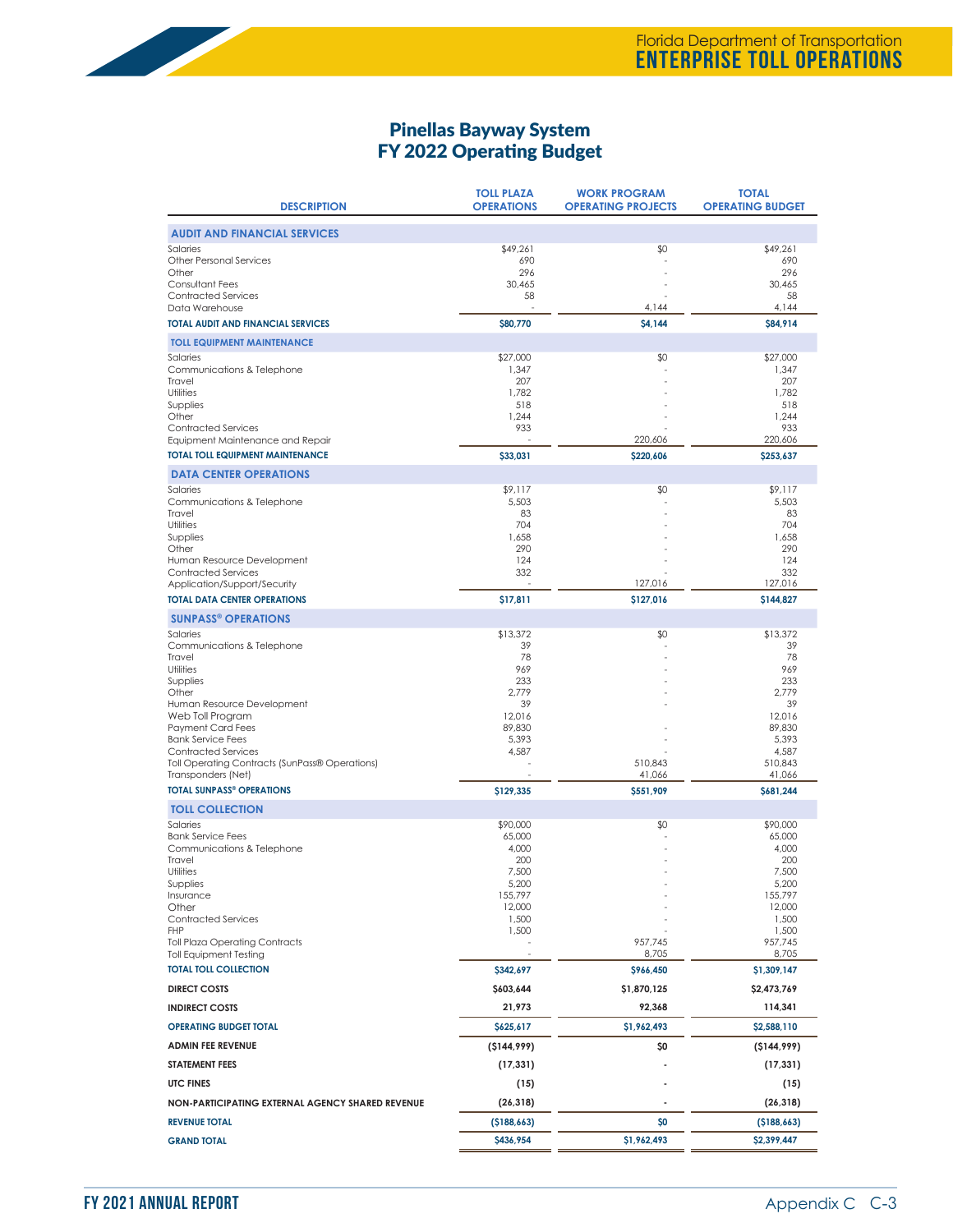

## Sunshine Skyway Bridge FY 2022 Operating Budget

| <b>DESCRIPTION</b>                                                                                                                                                                                                                                                                                                                          | <b>TOLL PLAZA</b><br><b>OPERATIONS</b>                                                         | <b>WORK PROGRAM</b><br><b>OPERATING PROJECTS</b> | <b>TOTAL</b><br><b>OPERATING BUDGET</b>                                                                           |
|---------------------------------------------------------------------------------------------------------------------------------------------------------------------------------------------------------------------------------------------------------------------------------------------------------------------------------------------|------------------------------------------------------------------------------------------------|--------------------------------------------------|-------------------------------------------------------------------------------------------------------------------|
| <b>AUDIT AND FINANCIAL SERVICES</b>                                                                                                                                                                                                                                                                                                         |                                                                                                |                                                  |                                                                                                                   |
| Salaries<br><b>Other Personal Services</b><br>Other<br><b>Consultant Fees</b><br><b>Contracted Services</b><br>Data Warehouse                                                                                                                                                                                                               | \$230,197<br>1,562<br>1,521<br>37,513<br>131                                                   | \$0<br>9,387                                     | \$230,197<br>1,562<br>1,521<br>37,513<br>131<br>9,387                                                             |
| <b>TOTAL AUDIT AND FINANCIAL SERVICES</b>                                                                                                                                                                                                                                                                                                   | \$270,924                                                                                      | \$9,387                                          | \$280,311                                                                                                         |
| <b>TOLL EQUIPMENT MAINTENANCE</b>                                                                                                                                                                                                                                                                                                           |                                                                                                |                                                  |                                                                                                                   |
| Salaries<br>Communications & Telephone<br>Travel<br>Utilities<br>Supplies<br>Other<br><b>Contracted Services</b><br>Equipment Maintenance and Repair                                                                                                                                                                                        | \$20,000<br>1,684<br>259<br>2,228<br>648<br>1,554<br>1,166                                     | \$0<br>275,758                                   | \$20,000<br>1,684<br>259<br>2,228<br>648<br>1,554<br>1,166<br>275,758                                             |
| <b>TOTAL TOLL EQUIPMENT MAINTENANCE</b>                                                                                                                                                                                                                                                                                                     | \$27,539                                                                                       | \$275,758                                        | \$303,297                                                                                                         |
| <b>DATA CENTER OPERATIONS</b><br>Salaries<br>Communications & Telephone<br>Travel<br>Utilities<br>Supplies<br>Other<br>Human Resource Development<br><b>Contracted Services</b><br>Application/Support/Security                                                                                                                             | \$20,651<br>12,466<br>188<br>1,596<br>3,755<br>657<br>282<br>751                               | \$0<br>287,709                                   | \$20,651<br>12,466<br>188<br>1,596<br>3,755<br>657<br>282<br>751<br>287,709                                       |
| <b>TOTAL DATA CENTER OPERATIONS</b>                                                                                                                                                                                                                                                                                                         | \$40,346                                                                                       | \$287,709                                        | \$328,055                                                                                                         |
| <b>SUNPASS<sup>®</sup> OPERATIONS</b><br>Salaries<br>Communications & Telephone<br>Travel<br>Utilities<br>Supplies<br>Other<br>Human Resource Development<br>Web Toll Program<br><b>Payment Card Fees</b><br><b>Bank Service Fees</b><br><b>Contracted Services</b><br>Toll Operating Contracts (SunPass® Operations)<br>Transponders (Net) | \$27,837<br>81<br>161<br>2,017<br>484<br>5,783<br>81<br>25,013<br>493,138<br>29,485<br>8,766   | \$0<br>510,662<br>85,486                         | \$27,837<br>81<br>161<br>2,017<br>484<br>5,783<br>81<br>25,013<br>493,138<br>29,485<br>8,766<br>510,662<br>85,486 |
| <b>TOTAL SUNPASS® OPERATIONS</b>                                                                                                                                                                                                                                                                                                            | \$592,846                                                                                      | \$596,148                                        | \$1,188,994                                                                                                       |
| <b>TOLL COLLECTION</b><br>Salaries<br>Communications & Telephone<br>Travel<br>Utilities<br>Supplies<br><i><u><b>Insurance</b></u></i><br>Other<br><b>Bank Service Fees</b><br><b>Contracted Services</b><br><b>FHP</b><br><b>Toll Plaza Operating Contracts</b>                                                                             | \$230,000<br>9,000<br>500<br>4,500<br>12,000<br>972,863<br>30,000<br>130,000<br>1,000<br>1,500 | \$0<br>2,116,424                                 | \$230,000<br>9,000<br>500<br>4,500<br>12,000<br>972,863<br>30,000<br>130,000<br>1,000<br>1,500<br>2,116,424       |
| <b>Toll Equipment Testing</b><br><b>TOTAL TOLL COLLECTION</b>                                                                                                                                                                                                                                                                               | \$1,391,363                                                                                    | 10,881<br>\$2,127,305                            | 10,881<br>\$3,518,668                                                                                             |
| <b>DIRECT COSTS</b>                                                                                                                                                                                                                                                                                                                         | \$2,323,018                                                                                    | \$3,296,307                                      | \$5,619,325                                                                                                       |
| <b>INDIRECT COSTS</b>                                                                                                                                                                                                                                                                                                                       | 84,558                                                                                         | 162,146                                          | 246,704                                                                                                           |
| <b>OPERATING BUDGET TOTAL</b>                                                                                                                                                                                                                                                                                                               | \$2,407,576                                                                                    | \$3,458,453                                      | \$5,866,029                                                                                                       |
| <b>ADMIN FEE REVENUE</b>                                                                                                                                                                                                                                                                                                                    | (\$153,299)                                                                                    | \$0                                              | (\$153,299)                                                                                                       |
| <b>STATEMENT FEES</b>                                                                                                                                                                                                                                                                                                                       | (36, 077)                                                                                      |                                                  | (36, 077)                                                                                                         |
| <b>UTC FINES</b>                                                                                                                                                                                                                                                                                                                            | (15)                                                                                           |                                                  | (15)                                                                                                              |
| NON-PARTICIPATING EXTERNAL AGENCY SHARED REVENUE                                                                                                                                                                                                                                                                                            | (54, 785)                                                                                      |                                                  | (54, 785)                                                                                                         |
| <b>REVENUE TOTAL</b>                                                                                                                                                                                                                                                                                                                        | (5244, 176)                                                                                    | \$0                                              | (5244, 176)                                                                                                       |
| <b>GRAND TOTAL</b>                                                                                                                                                                                                                                                                                                                          | \$2,163,400                                                                                    | \$3,458,453                                      | \$5,621,853                                                                                                       |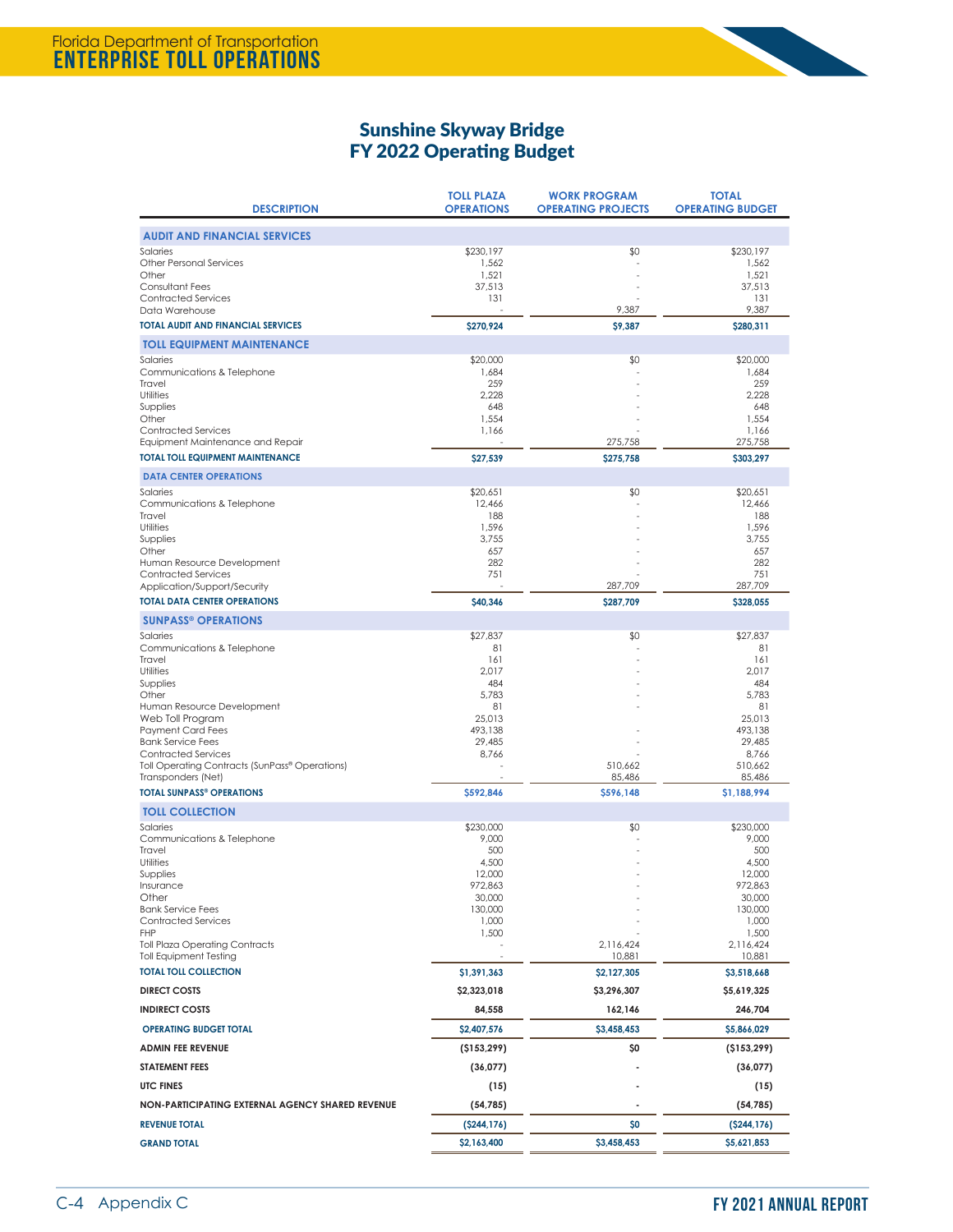#### Wekiva Parkway FY 2022 Operating Budget

| <b>DESCRIPTION</b>                                         | <b>TOLL PLAZA</b><br><b>OPERATIONS</b> | <b>WORK PROGRAM</b><br><b>OPERATING PROJECTS</b> | <b>TOTAL</b><br><b>OPERATING BUDGET</b> |
|------------------------------------------------------------|----------------------------------------|--------------------------------------------------|-----------------------------------------|
| <b>AUDIT AND FINANCIAL SERVICES</b>                        |                                        |                                                  |                                         |
| Salaries                                                   | \$2,853                                | \$0                                              | \$2,853                                 |
| <b>Other Personal Services</b><br>Consultant Fees          | 243<br>21,654                          |                                                  | 243<br>21,654                           |
| <b>Contracted Services</b>                                 | 20                                     |                                                  | 20                                      |
| Data Warehouse                                             |                                        | 1,463                                            | 1,463                                   |
| <b>TOTAL AUDIT AND FINANCIAL SERVICES</b>                  | \$24,770                               | \$1,463                                          | \$26,233                                |
| <b>TOLL EQUIPMENT MAINTENANCE</b>                          |                                        |                                                  |                                         |
| Salaries<br>Communications & Telephone                     | \$1,500<br>505                         | \$0                                              | \$1,500<br>505                          |
| Travel                                                     | 78                                     |                                                  | 78                                      |
| Utilities                                                  | 668                                    |                                                  | 668                                     |
| Supplies<br>Other                                          | 194<br>466                             |                                                  | 194<br>466                              |
| <b>Contracted Services</b>                                 | 350                                    |                                                  | 350                                     |
| Equipment Maintenance and Repair                           |                                        | 269,260                                          | 269,260                                 |
| <b>TOTAL TOLL EQUIPMENT MAINTENANCE</b>                    | \$3,761                                | \$269,260                                        | \$273,021                               |
| <b>DATA CENTER OPERATIONS</b><br>Salaries                  |                                        |                                                  |                                         |
| Communications & Telephone                                 | \$3,218<br>1,943                       | \$0                                              | \$3,218<br>1,943                        |
| Travel                                                     | 29                                     |                                                  | 29                                      |
| Utilities<br>Supplies                                      | 249<br>585                             |                                                  | 249<br>585                              |
| Other                                                      | 102                                    |                                                  | 102                                     |
| Human Resource Development                                 | 44                                     |                                                  | 44                                      |
| <b>Contracted Services</b><br>Application/Support/Security | 117                                    | 44,838                                           | 117<br>44,838                           |
| <b>TOTAL DATA CENTER OPERATIONS</b>                        | \$6,287                                | \$44,838                                         | \$51,125                                |
| <b>SUNPASS® OPERATIONS</b>                                 |                                        |                                                  |                                         |
| Salaries                                                   | \$5,359                                | \$0                                              | \$5,359                                 |
| Communications & Telephone                                 | 16<br>31                               |                                                  | 16<br>31                                |
| Travel<br>Utilities                                        | 388                                    |                                                  | 388                                     |
| Supplies                                                   | 93                                     |                                                  | 93                                      |
| Other<br>Human Resource Development                        | 1,113<br>16                            |                                                  | 1.113<br>16                             |
| Web Toll Program                                           | 4,815                                  |                                                  | 4,815                                   |
| <b>Payment Card Fees</b><br><b>Bank Service Fees</b>       | 81,385                                 |                                                  | 81,385                                  |
| <b>Contracted Services</b>                                 | 4,870<br>1,903                         |                                                  | 4,870<br>1,903                          |
| Toll Operating Contracts (SunPass® Operations)             |                                        | 124,429                                          | 124,429                                 |
| Transponders (Net)<br><b>TOTAL SUNPASS® OPERATIONS</b>     |                                        | 16,456                                           | 16,456                                  |
|                                                            | \$99,989                               | \$140,885                                        | \$240,874                               |
| <b>TOLL COLLECTION</b><br>Salaries                         | \$1,750                                | \$0                                              | \$1,750                                 |
| Communications & Telephone                                 | 250                                    |                                                  | 250                                     |
| Travel                                                     | 75                                     |                                                  | 75                                      |
| Supplies<br>Insurance                                      | 100<br>14,714                          |                                                  | 100<br>14,714                           |
| <b>Contracted Services</b>                                 | 250                                    |                                                  | 250                                     |
| Other<br><b>Toll Equipment Testing</b>                     | 250                                    | 3,264                                            | 250<br>3,264                            |
| <b>TOTAL TOLL COLLECTION</b>                               | \$17,389                               | \$3,264                                          | \$20,653                                |
| <b>DIRECT COSTS</b>                                        | \$152,196                              | \$459,710                                        | \$611,906                               |
| <b>INDIRECT COSTS</b>                                      | 5,540                                  | 22,384                                           | 27,924                                  |
| <b>OPERATING BUDGET TOTAL</b>                              | \$157,736                              | \$482,094                                        | \$639,830                               |
| <b>ADMIN FEE REVENUE</b>                                   | (554,618)                              | \$0                                              | (554,618)                               |
| <b>STATEMENT FEES</b>                                      | (6, 945)                               |                                                  | (6, 945)                                |
| <b>UTC FINES</b>                                           | (6)                                    |                                                  | (6)                                     |
| NON-PARTICIPATING EXTERNAL AGENCY SHARED REVENUE           | (10, 546)                              |                                                  | (10, 546)                               |
| <b>REVENUE TOTAL</b>                                       | (572, 115)                             | \$0                                              | (572, 115)                              |
| <b>GRAND TOTAL</b>                                         | \$85,621                               | \$482,094                                        | \$567,715                               |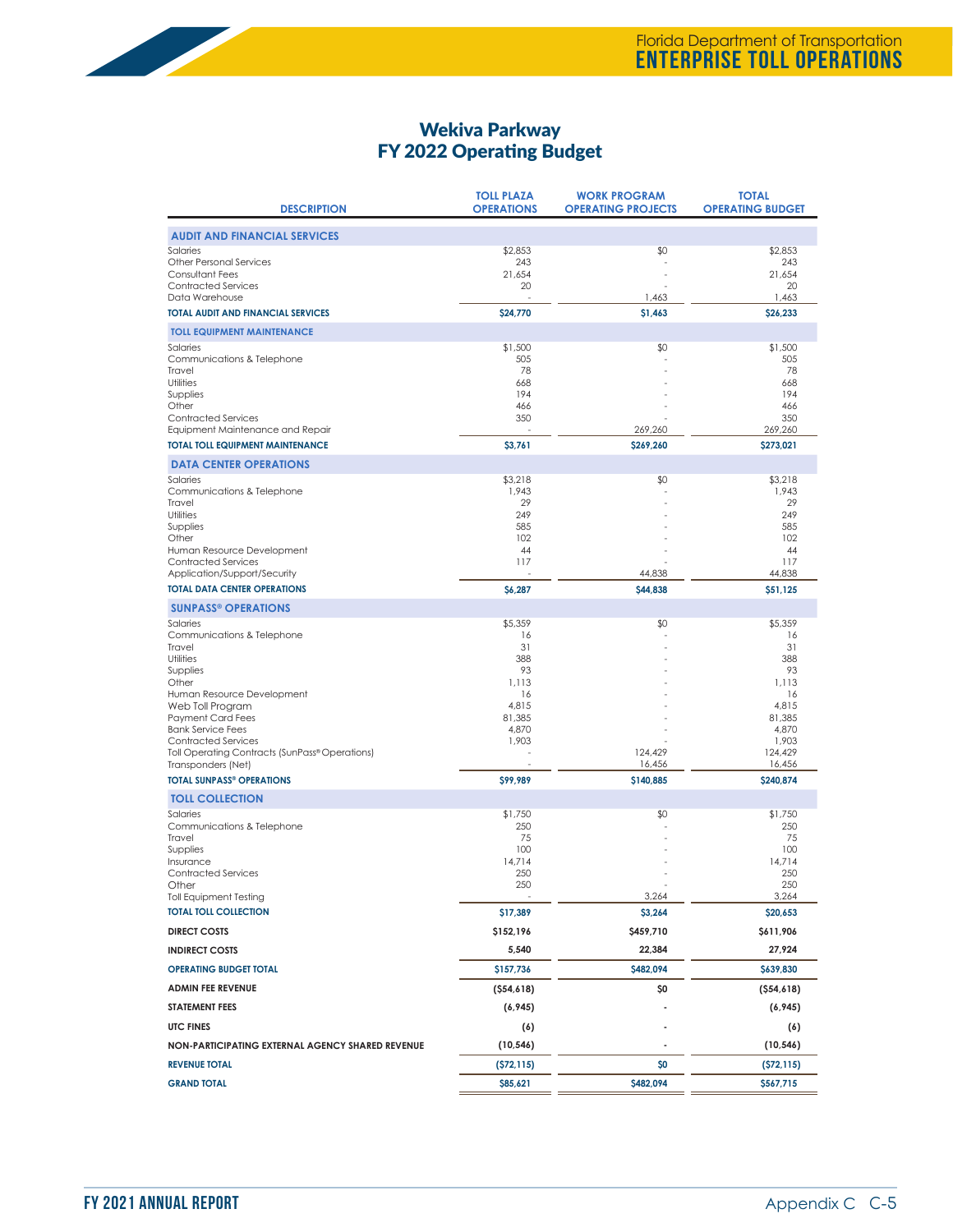

## Garcon Point Bridge FY 2022 Operating Budget

| <b>DESCRIPTION</b>                                                          | <b>TOLL PLAZA</b><br><b>OPERATIONS</b> | <b>WORK PROGRAM</b><br><b>OPERATING PROJECTS</b> | <b>TOTAL</b><br><b>OPERATING BUDGET</b> |
|-----------------------------------------------------------------------------|----------------------------------------|--------------------------------------------------|-----------------------------------------|
| <b>AUDIT AND FINANCIAL SERVICES</b>                                         |                                        |                                                  |                                         |
| Salaries<br><b>Other Personal Services</b>                                  | \$30,275<br>132                        | \$0                                              | \$30,275<br>132                         |
| Other<br><b>Consultant Fees</b>                                             | 206<br>21,654                          |                                                  | 206<br>21,654                           |
| <b>Contracted Services</b>                                                  | 11                                     |                                                  | 11                                      |
| Data Warehouse<br><b>TOTAL AUDIT AND FINANCIAL SERVICES</b>                 | \$52,278                               | 796<br><b>S796</b>                               | 796<br>\$53,074                         |
| <b>TOLL EQUIPMENT MAINTENANCE</b>                                           |                                        |                                                  |                                         |
| Salaries                                                                    | \$115,000                              | \$0                                              | \$115,000                               |
| Communications & Telephone<br>Travel                                        | 674<br>104                             |                                                  | 674<br>104                              |
| Utilities                                                                   | 891                                    |                                                  | 891                                     |
| Supplies<br>Other                                                           | 259<br>622                             |                                                  | 259<br>622                              |
| <b>Contracted Services</b>                                                  | 466                                    |                                                  | 466                                     |
| Equipment Maintenance and Repair<br><b>TOTAL TOLL EQUIPMENT MAINTENANCE</b> | \$118,016                              | 110,303<br>\$110,303                             | 110,303<br>\$228,319                    |
| <b>DATA CENTER OPERATIONS</b>                                               |                                        |                                                  |                                         |
| Salaries                                                                    | \$1,751                                | \$0                                              | \$1,751                                 |
| Communications & Telephone                                                  | 1,057                                  |                                                  | 1,057                                   |
| Travel<br>Utilities                                                         | 16<br>135                              |                                                  | 16<br>135                               |
| Supplies<br>Other                                                           | 318<br>56                              |                                                  | 318<br>56                               |
| Human Resource Development                                                  | 24                                     |                                                  | 24                                      |
| <b>Contracted Services</b><br>Application/Support/Security                  | 64                                     | 24,399                                           | 64<br>24,399                            |
| <b>TOTAL DATA CENTER OPERATIONS</b>                                         | \$3,421                                | \$24,399                                         | \$27,820                                |
| <b>SUNPASS<sup>®</sup> OPERATIONS</b>                                       |                                        |                                                  |                                         |
| Salaries                                                                    | \$1,910                                | \$0                                              | \$1,910                                 |
| Communications & Telephone<br>Travel                                        | 6<br>11                                |                                                  | 6<br>11                                 |
| Utilities<br>Supplies                                                       | 138<br>33                              |                                                  | 138<br>33                               |
| Other                                                                       | 396                                    |                                                  | 396                                     |
| Human Resource Development<br>Web Toll Program                              | 6<br>1,716                             |                                                  | 6<br>1,716                              |
| <b>Payment Card Fees</b>                                                    | 100,859                                |                                                  | 100,859                                 |
| <b>Bank Service Fees</b><br><b>Contracted Services</b>                      | 6,027<br>944                           |                                                  | 6,027<br>944                            |
| Toll Operating Contracts (SunPass® Operations)                              |                                        | 33,798                                           | 33,798                                  |
| Transponders (Net)<br><b>TOTAL SUNPASS® OPERATIONS</b>                      | \$112,046                              | 5,866<br>\$39,664                                | 5,866<br>\$151,710                      |
| <b>TOLL COLLECTION</b>                                                      |                                        |                                                  |                                         |
| Salaries                                                                    | \$45,000                               | \$0                                              | \$45,000                                |
| Communications & Telephone<br>Travel                                        | 1,500<br>100                           |                                                  | 1,500<br>100                            |
| Utilities                                                                   | 500                                    |                                                  | 500                                     |
| Supplies<br>insurance                                                       | 3,400<br>117,909                       |                                                  | 3,400<br>117,909                        |
| Other                                                                       | 4,000                                  |                                                  | 4,000                                   |
| <b>Bank Service Fees</b><br><b>Contracted Services</b>                      | 85,000<br>750                          |                                                  | 85,000<br>750                           |
| <b>FHP</b><br><b>Toll Plaza Operating Contracts</b>                         | 4,000                                  | 662,675                                          | 4,000<br>662,675                        |
| <b>Toll Equipment Testing</b>                                               |                                        | 4,352                                            | 4,352                                   |
| <b>TOTAL TOLL COLLECTION</b>                                                | \$262,159                              | \$667,027                                        | \$929,186                               |
| <b>DIRECT COSTS</b>                                                         | \$547,920                              | \$842,189                                        | \$1,390,109                             |
| <b>INDIRECT COSTS</b>                                                       | 19,944                                 | 42,234                                           | 62,178                                  |
| <b>OPERATING BUDGET TOTAL</b>                                               | \$567,864                              | \$884,423                                        | \$1,452,287                             |
| <b>ADMIN FEE REVENUE</b>                                                    | (59, 325)                              | \$0                                              | (59, 325)                               |
| <b>STATEMENT FEES</b>                                                       | (2, 475)                               |                                                  | (2, 475)                                |
| <b>UTC FINES</b>                                                            | (1)                                    |                                                  | (1)                                     |
| NON-PARTICIPATING EXTERNAL AGENCY SHARED REVENUE                            | (3,759)                                |                                                  | (3,759)                                 |
| <b>REVENUE TOTAL</b>                                                        | (\$15,560)                             | \$0                                              | (\$15,560)                              |
| <b>GRAND TOTAL</b>                                                          | \$552,304                              | \$884,423                                        | \$1,436,727                             |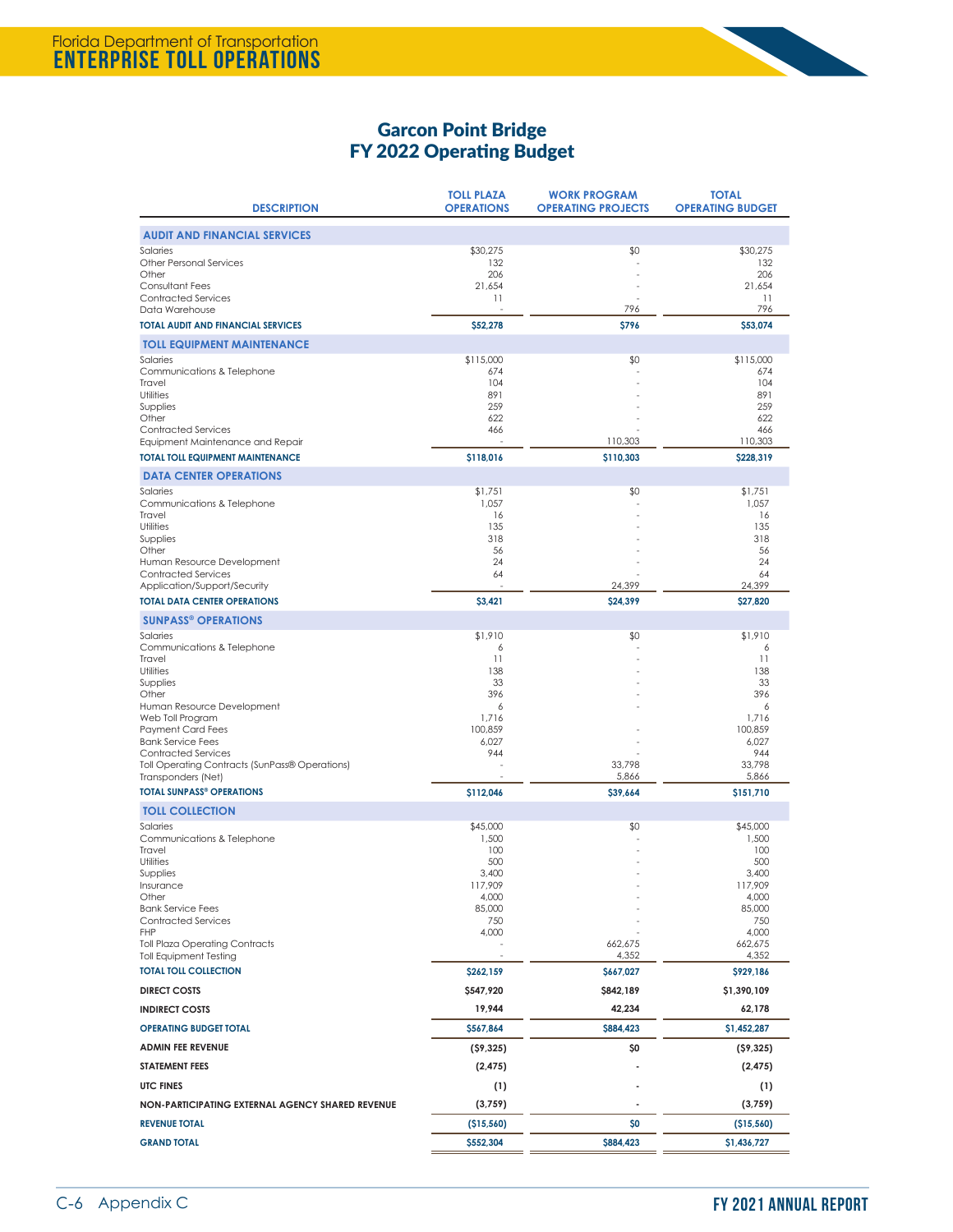#### Mid-Bay Bridge/Spence Parkway FY 2022 Operating Budget

| <b>DESCRIPTION</b>                                                   | <b>TOLL PLAZA</b><br><b>OPERATIONS</b> | <b>WORK PROGRAM</b><br><b>OPERATING PROJECTS</b> | <b>TOTAL</b><br><b>OPERATING BUDGET</b> |
|----------------------------------------------------------------------|----------------------------------------|--------------------------------------------------|-----------------------------------------|
| <b>AUDIT AND FINANCIAL SERVICES</b>                                  |                                        |                                                  |                                         |
| Salaries                                                             | \$95,609                               | \$0                                              | \$95,609                                |
| <b>Other Personal Services</b>                                       | 833                                    |                                                  | 833                                     |
| Other<br><b>Consultant Fees</b>                                      | 616<br>31,642                          |                                                  | 616<br>31,642                           |
| <b>Contracted Services</b>                                           | 70                                     |                                                  | 70                                      |
| Data Warehouse                                                       |                                        | 5,003                                            | 5,003                                   |
| <b>TOTAL AUDIT AND FINANCIAL SERVICES</b>                            | \$128,770                              | \$5,003                                          | \$133,773                               |
| <b>TOLL EQUIPMENT MAINTENANCE</b><br>Salaries                        |                                        |                                                  |                                         |
| Communications & Telephone                                           | \$80,000<br>1,852                      | \$0                                              | \$80,000<br>1,852                       |
| Travel                                                               | 285                                    |                                                  | 285                                     |
| Utilities<br>Supplies                                                | 2,451<br>712                           |                                                  | 2,451<br>712                            |
| Other                                                                | 1,710                                  |                                                  | 1,710                                   |
| <b>Contracted Services</b>                                           | 1,282                                  |                                                  | 1,282                                   |
| Equipment Maintenance and Repair                                     |                                        | 336,356                                          | 336,356                                 |
| <b>TOTAL TOLL EQUIPMENT MAINTENANCE</b>                              | \$88,292                               | \$336,356                                        | \$424,648                               |
| <b>DATA CENTER OPERATIONS</b>                                        |                                        |                                                  |                                         |
| Salaries<br>Communications & Telephone                               | \$11,007<br>6,645                      | \$0                                              | \$11,007<br>6,645                       |
| Travel                                                               | 100                                    |                                                  | 100                                     |
| Utilities                                                            | 851                                    |                                                  | 851                                     |
| Supplies<br>Other                                                    | 2,001<br>350                           |                                                  | 2,001<br>350                            |
| Human Resource Development                                           | 150                                    |                                                  | 150                                     |
| <b>Contracted Services</b>                                           | 400                                    |                                                  | 400                                     |
| Application/Support/Security                                         |                                        | 153,355                                          | 153,355                                 |
| <b>TOTAL DATA CENTER OPERATIONS</b>                                  | \$21,504                               | \$153,355                                        | \$174,859                               |
| <b>SUNPASS® OPERATIONS</b><br>Salaries                               | \$13,964                               | \$0                                              | \$13,964                                |
| Communications & Telephone                                           | 40                                     |                                                  | 40                                      |
| Travel                                                               | 81                                     |                                                  | 81                                      |
| Utilities<br>Supplies                                                | 1,012<br>243                           |                                                  | 1,012<br>243                            |
| Other                                                                | 2,902                                  |                                                  | 2,902                                   |
| Human Resource Development                                           | 40                                     |                                                  | 40                                      |
| Web Toll Program<br><b>Payment Card Fees</b>                         | 12,548<br>554,853                      |                                                  | 12,548<br>554,853                       |
| <b>Bank Service Fees</b>                                             | 33,255                                 |                                                  | 33,255                                  |
| <b>Contracted Services</b>                                           | 13,145                                 |                                                  | 13,145                                  |
| Toll Operating Contracts (SunPass® Operations)<br>Transponders (Net) |                                        | 382,590<br>42,884                                | 382,590<br>42,884                       |
| <b>TOTAL SUNPASS® OPERATIONS</b>                                     | \$632,083                              | \$425,474                                        | \$1,057,557                             |
| <b>TOLL COLLECTION</b>                                               |                                        |                                                  |                                         |
| Salaries                                                             | \$100,000                              | \$0                                              | \$100,000                               |
| Communications & Telephone                                           | 4,000                                  |                                                  | 4,000                                   |
| Travel<br>Utilities                                                  | 200<br>1,500                           |                                                  | 200<br>1,500                            |
| Supplies                                                             | 5,600                                  |                                                  | 5,600                                   |
| Insurance                                                            | 172,632                                |                                                  | 172,632                                 |
| Other<br><b>Bank Service Fees</b>                                    | 11,000<br>240,000                      |                                                  | 11,000<br>240,000                       |
| <b>Contracted Services</b>                                           | 750                                    |                                                  | 750                                     |
| <b>FHP</b><br><b>Toll Plaza Operating Contracts</b>                  | 7,500                                  | 1,386,076                                        | 7,500<br>1,386,076                      |
| <b>Toll Equipment Testing</b>                                        |                                        | 11,969                                           | 11,969                                  |
| <b>TOTAL TOLL COLLECTION</b>                                         | \$543,182                              | \$1,398,045                                      | \$1,941,227                             |
| <b>DIRECT COSTS</b>                                                  | \$1,413,831                            | \$2,318,233                                      | \$3,732,064                             |
| <b>INDIRECT COSTS</b>                                                | 51,463                                 | 114,905                                          | 166,368                                 |
| <b>OPERATING BUDGET TOTAL</b>                                        | \$1,465,294                            | \$2,433,138                                      | \$3,898,432                             |
| <b>ADMIN FEE REVENUE</b>                                             | (\$198,387)                            | \$0                                              | (\$198,387)                             |
| <b>STATEMENT FEES</b>                                                | (18,098)                               |                                                  | (18,098)                                |
| <b>UTC FINES</b>                                                     | (20)                                   |                                                  | (20)                                    |
| NON-PARTICIPATING EXTERNAL AGENCY SHARED REVENUE                     | (27, 484)                              |                                                  | (27, 484)                               |
| <b>REVENUE TOTAL</b>                                                 | ( \$243,989)                           | \$0                                              | (5243,989)                              |
| <b>GRAND TOTAL</b>                                                   | \$1,221,305                            | \$2,433,138                                      | \$3,654,443                             |